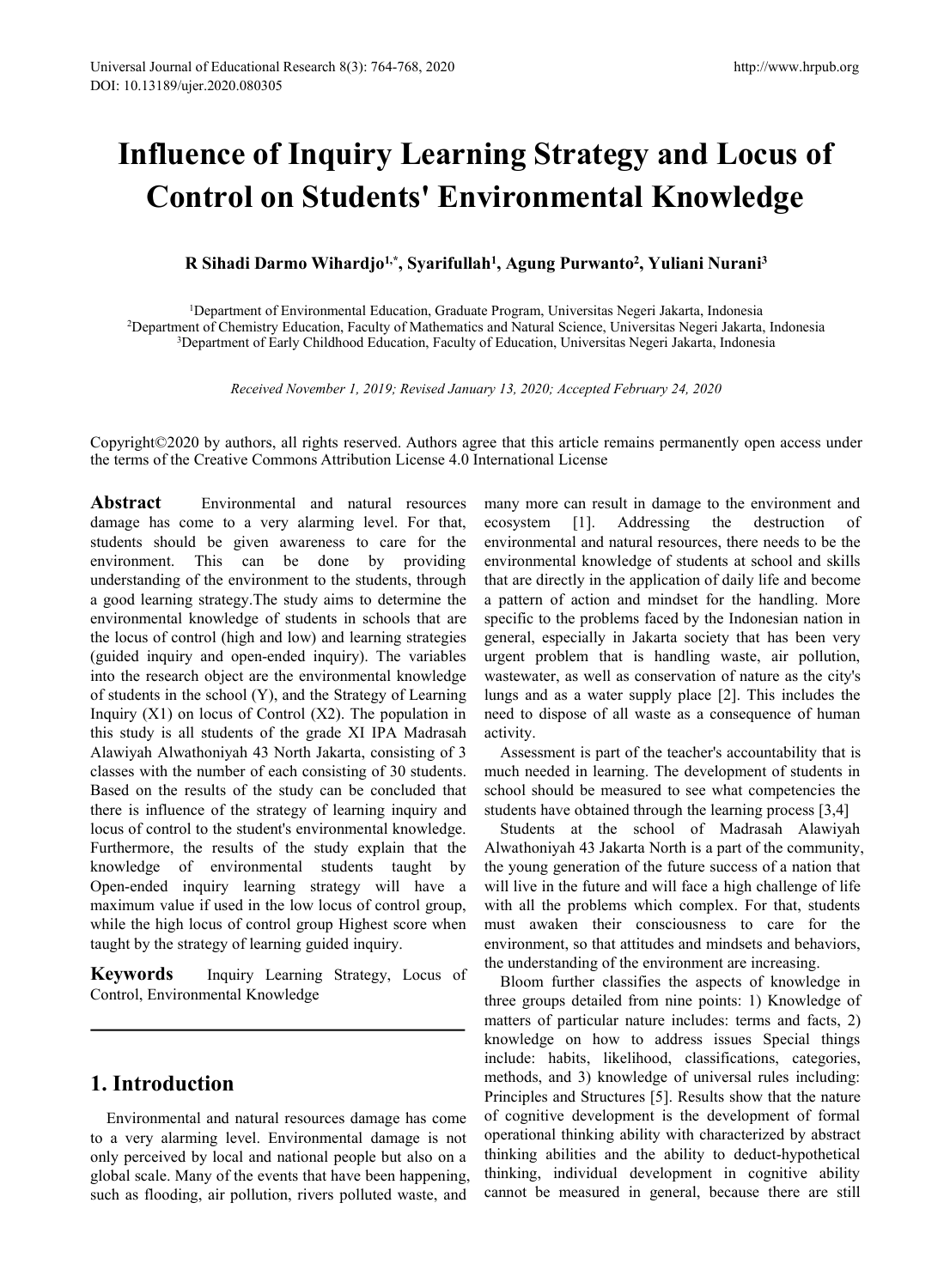factors determinant that determines cognitive skills, such as culture and social environment [6].

The environment under LAW No. 32 2009 on 1. environmental management and protection is the unity of space with all objects, power, circumstances, and living creatures, including in humans and their behavior, affecting the continuity of Life and Kesejahtraan of humanity and other living creatures [7]. Concerning maintaining the environment, the motivation described as an encouragement to be able to realize the purpose or needs of one must be attributed to the use of preserving the environment [8]. Changes in both absolute and relative from environmental factors to plants will differ according to time, place and state of the plant itself [9]. Learning is an activity that is consciously done to produce a change, concerning knowledge, this is because it gives the environment, attitudes and values.

Aside from that, the selection of monolithic learning strategies during this time allegedly contributes to the emergence of obstacles to the problem of solving environmental problems [10]. While Made Wina defines a strategy of learning as a special action by a person to facilitate, accelerate, more enjoy, more comfortable to understand directly, more effective and more comfortable to transfer into the situation The new one [11]. Inquiry as a general process done by man to seek or understand information [12]. A teacher expects good results in the learning process will apply a strategy learning inquiry that is influenced by many factors, and one of them is locus of control students. It is based on the assumption that without the locus of control students, then a concept shows on the individual belief about the events that occurred in his life. The locus of control students describes how far the students looked at the relationship between the deeds that were instituted.

Locus of control is a personality element. The element grows and develops from the background of one's life. People who have a high self-concept, experience the psychological situation is more reliable. The environmental situation that supports a sense of security gives satisfaction and encourages motivation to achieve achievement, it is also a characteristic of people who have an internal locus of control [13]. According to Soemanto [14], Locus of Control is how the individual feels/sees the line/relationship between his behavior and consequently, whether he can accept responsibility or not for his actions.

Based on the description and background of the above issues, researchers are interested in researching the title "influence of inquiry learning strategy and locus of control on students' environmental knowledge".

#### **1.1. Research Objectives**

In accordance with the problems that have been formulated, this research aims to know the factors of influence between the strategy of learning inquiry and locus of control to the environmental knowledge of students in school. The specific objectives of this study include the following:

- 1. To know the environmental knowledge of students in schools that are high of locus control to the Strategic Learning guided Inquiry and open-ended inquiry
- To know the environmental knowledge of students in schools that are low of locus control towards strategy learning guided Inquiry and open-ended inquiry

# **2. Methodology**

This study was conducted on the environment of students of Madrasah Alawiyah Al Wathoniyah 43 North Jakarta school year 2018/2019. The collection of research data was conducted in December 2018.

The method used in this research is the experimental method. The experimental method is used to examine the presence of influence by providing treatment of the experimental class that results compared to the control class [15,16].

There are three variables in this study consisting of two free variables and one bound variable. Independent variables in this research are strategies for Learning Inquiry (A) and locus of control (B). While the variable bound is the student's environmental Knowledge (Y).

The population of this study is the student of class XI IPA Madarasah Alawiyah Al Wathoniyah 43 North Jakarta, which is listed in the school year 2018/2019 consisting of 3 classes with a total of 30 students. The sampling techniques used are simple random sampling techniques. Samples were taken by the high locus of control students who in the classroom numbered only eight people, and students of low locus of control were randomly selected from each class of experimentation and control class of 3 class XI. The two types of samples will be given the treatment of different methods of learning, namely the experimental class with guided inquiry strategies and control class with open-ended Inquiry learning strategy.

The design of the treatment used there are two stages, namely the first phase of determining the sample area/class, and the next stage to determine the people in the region/class is in random sampling also. To obtain the data in this study used questionnaires for the three variables, i.e. the strategy of Learning Inquiry (X1), and locus of Control (X2), on the student's environmental Knowledge (Y).

# **3. Results and Discussion**

## **3.1. Description of Student Environment Knowledge with the Learning Strategy of Guided Inquiry and High Locus of Control**

The students' environmental knowledge with guided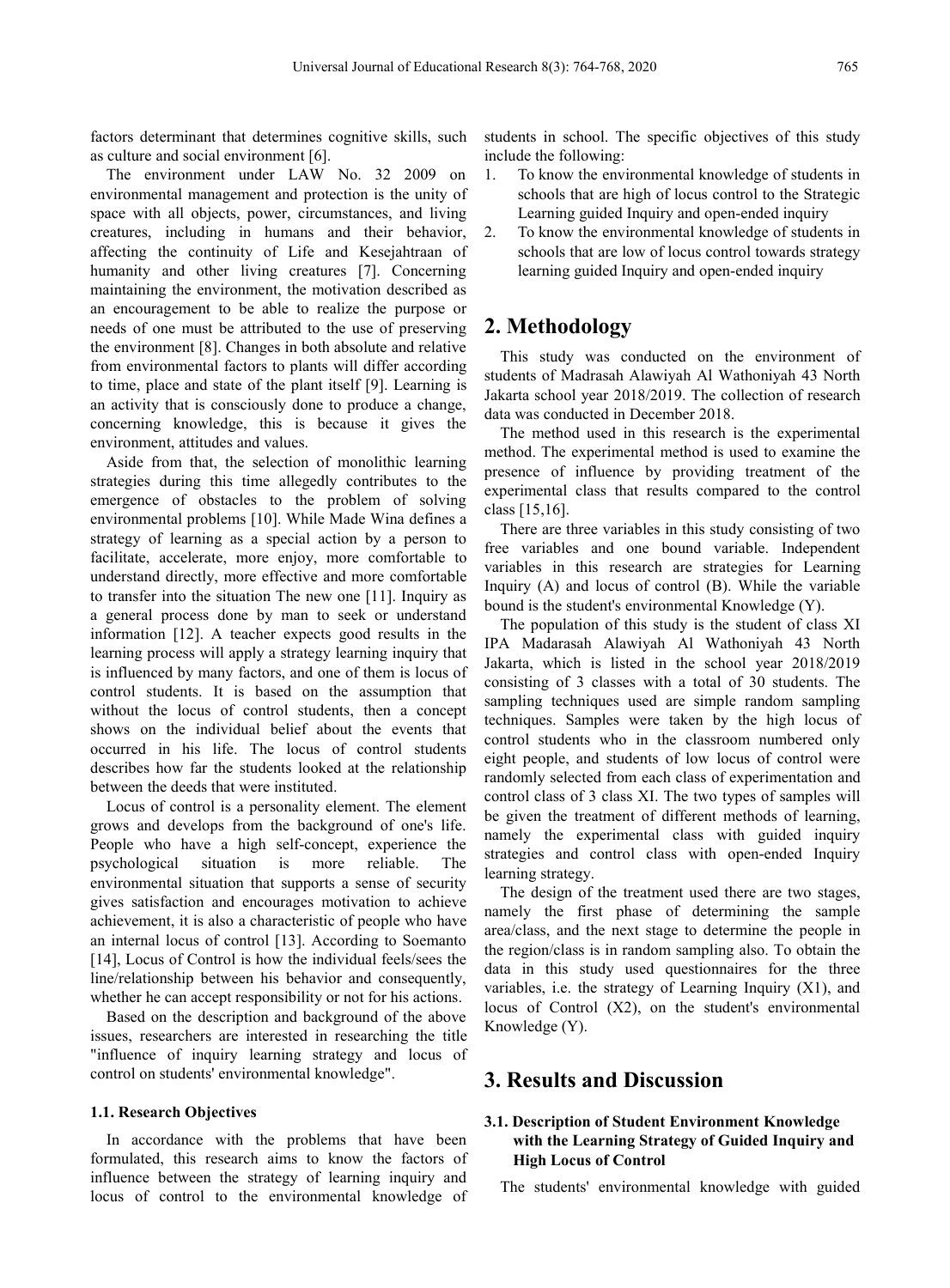below.

**Table 1.** Frequency distribution of students' environmental knowledge with guided Inquiry strategies and High locus of control

| No.            | Value     | $\overline{F}$ | Lower limit | Upper limit | Fk | Fr   |                | $17 - 1$  |
|----------------|-----------|----------------|-------------|-------------|----|------|----------------|-----------|
|                |           |                |             |             |    | (%)  | $\overline{c}$ | $19 - 2$  |
|                | $24 - 25$ |                | 23.5        | 25.5        |    | 12.5 | 3              | $21 - 2$  |
| 2              | $26 - 27$ | 2              | 25.5        | 27.5        | 3  | 25.0 | 4              | $23 - 2$  |
| 3              | $28 - 29$ | 3              | 27.5        | 29.5        | 6  | 37.5 |                | Sum       |
| $\overline{4}$ | $30 - 31$ | 2              | 29.5        | 31.5        | 8  | 25.0 |                |           |
|                | Sum       | 8              |             |             |    | 100  |                | According |

According to table 1 above, it can be explained that the number of students earning a score in the interval class of 24-25 there is 1 person  $(12.5\%)$ , students who acquire at interval class 26-27 There are 2 people (25.0%), students who score at interval class 28-29 There were 3 people (37.5%), students who gained the interval class of 30-31 were 2 people (25.0%). The results of environmental knowledge of students with learning strategy guided inquiry and high locus of control can be seen from an average value of 27.5 with a sample number of 8 students with the highest score range of 31 and the lowest score of 24. Histogram of the data description can be seen in Figure 1 below.



**Figure 1.** Histogram of Students' environmental knowledge with guided Inquiry strategies and High locus of control

## **3.2. Description of Student Environment Knowledge with Guided Inquiry Strategy and Low Locus of Control**

Environmental knowledge Data of students with guided inquiry strategy and low locus of control can be seen in Table 2 below.

Inquiry and high locus of control can be seen in Table 1 Table 2. Frequency distribution of students' environmental knowledge with guided Inquiry strategies and low locus of control

| wledge         | No.            | Value     | F              | Lower limit | Upper limit | Fk | Fr<br>(%) |
|----------------|----------------|-----------|----------------|-------------|-------------|----|-----------|
| F <sub>r</sub> |                | $17 - 18$ | 2              | 16.5        | 18.5        | 2  | 25.5      |
| $(\%)$         | $\overline{2}$ | $19 - 20$ | $\overline{4}$ | 18.5        | 20.5        | 6  | 50.0      |
| 12.5           | 3              | $21 - 22$ |                | 20.5        | 22.5        | 7  | 12.5      |
| 25.0           | 4              | $23 - 24$ |                | 22.5        | 24.5        | 8  | 12.5      |
| 37.5           |                | Sum       | 8              |             |             |    | 100       |
| ንና ሰ           |                |           |                |             |             |    |           |

Sum  $8$  100  $100$  According to Table 2 above it can be explained that the number of students earning a score on the interval class of 17-18 There are 2 people (25.0%), students who acquire at interval class 19-20 There are 4 people (50.0%), students who score at interval class 21-22 there 1 ora Ng (12.5%), students who obtained the interval class of 23-24 were 1 person (12.5%). The results of environmental knowledge of students with guided inquiry strategy and low locus of control can be seen from an average value of 20.5 with a sample number of 8 students with the highest score range of 24 and alow score of 17. The Histogram of the distribution list can be seen figure 2 below.



**Figure 2.** Graphic of environmental knowledge students with guided inquiry strategy and low locus of control

#### **3.3. Description of Student Environment Knowledge with Open-Ended Inquiry Strategy and High Locus ofControl**

Students' environmental knowledge with open-ended inquiry strategies and high locus of control can be seen in Table 3 below.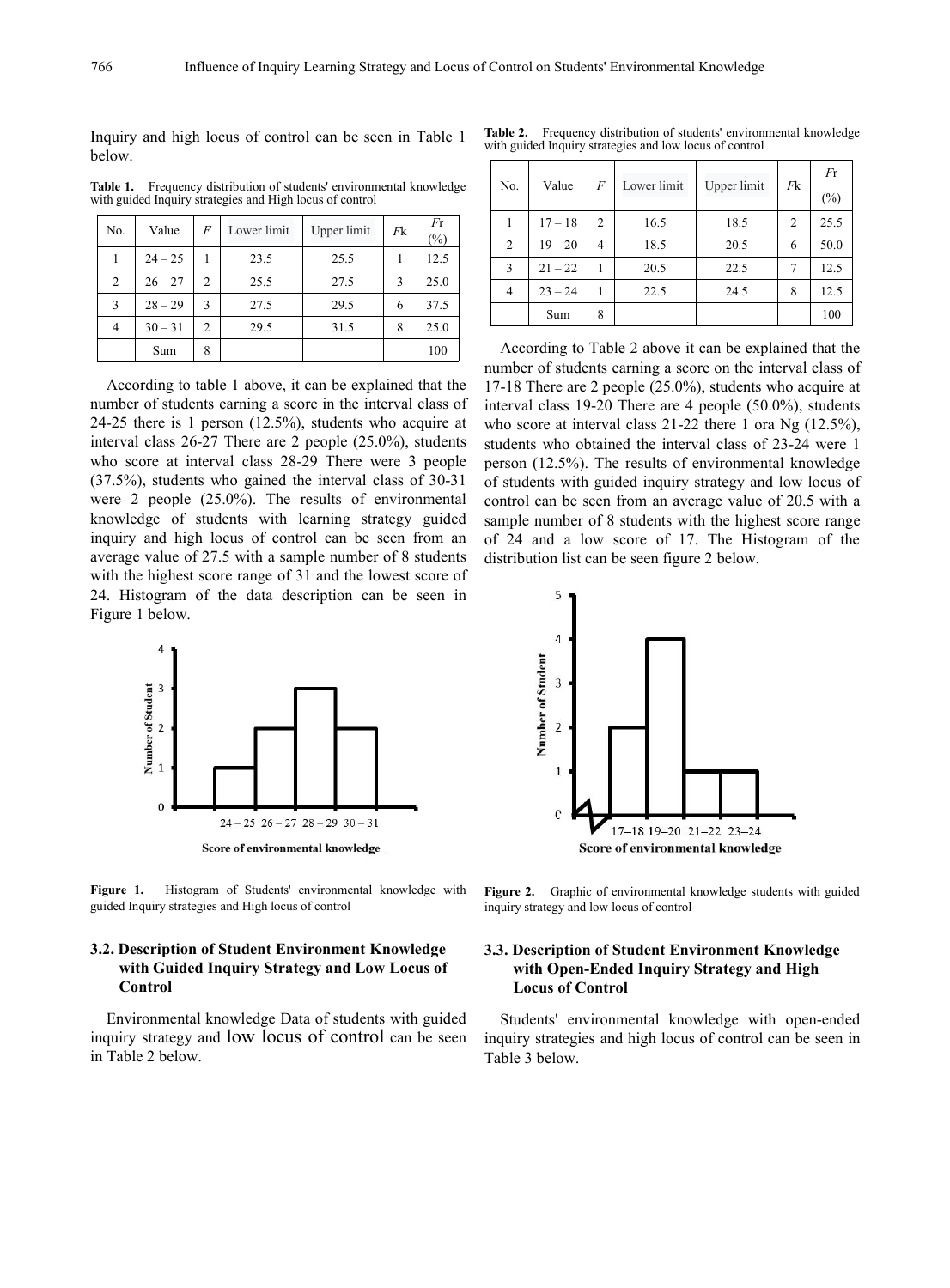|                |           |                |             |             |                |              | muniver of su                                |
|----------------|-----------|----------------|-------------|-------------|----------------|--------------|----------------------------------------------|
| No.            | Value     | F              | Lower limit | Upper limit | Fk             | Fr<br>$(\%)$ | 16-17 There                                  |
|                | $16 - 17$ | $\mathcal{D}$  | 15.5        | 17.5        | $\overline{c}$ | 25.0         | at interval cl                               |
| 2              | $18 - 19$ | $\mathbf{R}$   | 17.5        | 19.5        | 5              | 37.5         | who score at                                 |
| 3              | $20 - 21$ | $\mathfrak{D}$ | 29.5        | 21.5        |                | 25.0         | students who                                 |
| $\overline{4}$ | $22 - 23$ |                | 21.5        | 23.5        | 8              | 12.5         | $\top$<br>$(50.0\%)$ .                       |
|                | Sum       | 8              |             |             |                | 100          | knowledge v<br>$\bullet$ $\bullet$ $\bullet$ |

**Table 3.** Frequency distribution of students' environmental knowledge with open-ended Inquiry strategies and high locus of control

According to Table 3 above it can be explained that the number of students earning a score on the interval class of 16-17 There are 2 persons (25.0%), students who acquire at interval class 18-19 There are 3 persons (37.5%), students who score at interval Class 20-21 There are 2 G (25.0%), students who acquired the interval class of 22-23<br>were 1 person (12.5%). The results of students'<br>environmental knowledge with open-ended inquiry<br>strategy and high locus of control can be seen from an<br>average val were 1 person (12.5%). The results of students' environmental knowledge with open-ended inquiry  $\frac{3}{2}$  3 strategy and high locus of control can be seen from an average value of 19.5 with a sample number of 8 students  $\frac{2}{3}$  2 with the highest score range of 23 and the lowest score of 16. It is because of several factors that affect students more interest in environmental learning.



**Figure 3.** Graph of students' environmental knowledge with open-ended Inquiry strategy and high locus of control

#### **3.4. Description of Student Environment Knowledge with Open-Ended Inquiry Strategy and Low Locus** of Control

Students' environmental knowledge with open-ended inquiry strategy and low locus of control can be seen in Table 4 below.

**Table 4.** Frequency distribution of Knowledge environment students with open-ended Inquiry learning strategy and low locus ofcontrol

| No.            | Value     | F              | Lower limit | Upper limit | Fk | Fr<br>$(\%)$ | Based on t<br>students<br>the |
|----------------|-----------|----------------|-------------|-------------|----|--------------|-------------------------------|
|                | $19 - 20$ |                | 18.5        | 20.5        |    | 12.5         | open-ended                    |
| $\overline{2}$ | $21 - 22$ |                | 20.5        | 22.5        | 2  | 12.5         | value if used                 |
| 3              | $23 - 24$ | $\overline{4}$ | 22.5        | 24.5        | 6  | 50.0         | high of locus                 |
| $\overline{4}$ | $25 - 26$ | $\mathfrak{D}$ | 24.5        | 26.5        | 8  | 25.5         | taught by the                 |
|                | Sum       | 8              |             |             |    | 100          | sacceptal Centre              |

 $\frac{(\frac{9}{6})}{25.0}$  at interval class 19-20 there 1 person (12.5%), students  $\frac{100}{100}$  knowledge with open-ended inquiry strategy and low According to table 4 above, it can be explained that the number of students earning a score in the interval class of 16-17 There are 2 persons (25.0%), students who acquire who score at interval class 21-22 there 1 Oran G (20.5%), students who gained at interval class 23-24 were 4 people (50.0%). The results of students' environmental locus of control can be seen from an average value of 20.5 with a sample number of 8 students with the highest score range of 26 and a score of 19. The Histogram of the distribution list can be seen figure 4 below.



**Figure 4.** Graphic of knowledge environment students with open-ended Inquiry strategy and low locus of control

Locus of control is a personality element. The element grows and develops from the background of one's life. People who have a high self-concept, experience the psychological situation is more ajeg. The environmental situation that supports a sense of security gives satisfaction and encourages motivation to achieve achievement, it is also a characteristic of people who have internal locus of control [13]. According to Soemanto [14], Locus of Control is how the individual feels/sees the line/relationship between his behavior and consequently, whether he can accept responsibility or not for his actions. The locus of control is a construction that leads to the perception of self-control over the environment affecting a person's life. Students with internal locus of control will have the basic ability to capture problems, make decisions, solve problems related to the ability to improve religious attitudes by utilizing existing means

# **4. Conclusions**

 $\frac{(\%)}{(\%)}$  the students' environmental knowledge taught with  $\frac{1}{2}$   $\frac{19-20}{1}$   $\frac{18.5}{20.5}$   $\frac{20.5}{22.5}$   $\frac{1}{2}$   $\frac{12.5}{12.5}$  open-ended Inquiry strategy would have a maximum Based on the results of the study, it was concluded that value if used in the low locus of control group, while the high of locus control group gets maximum value when taught by the Inquiry guided Strategy. This is because of several factors that affect the Strategy learning inquiry to